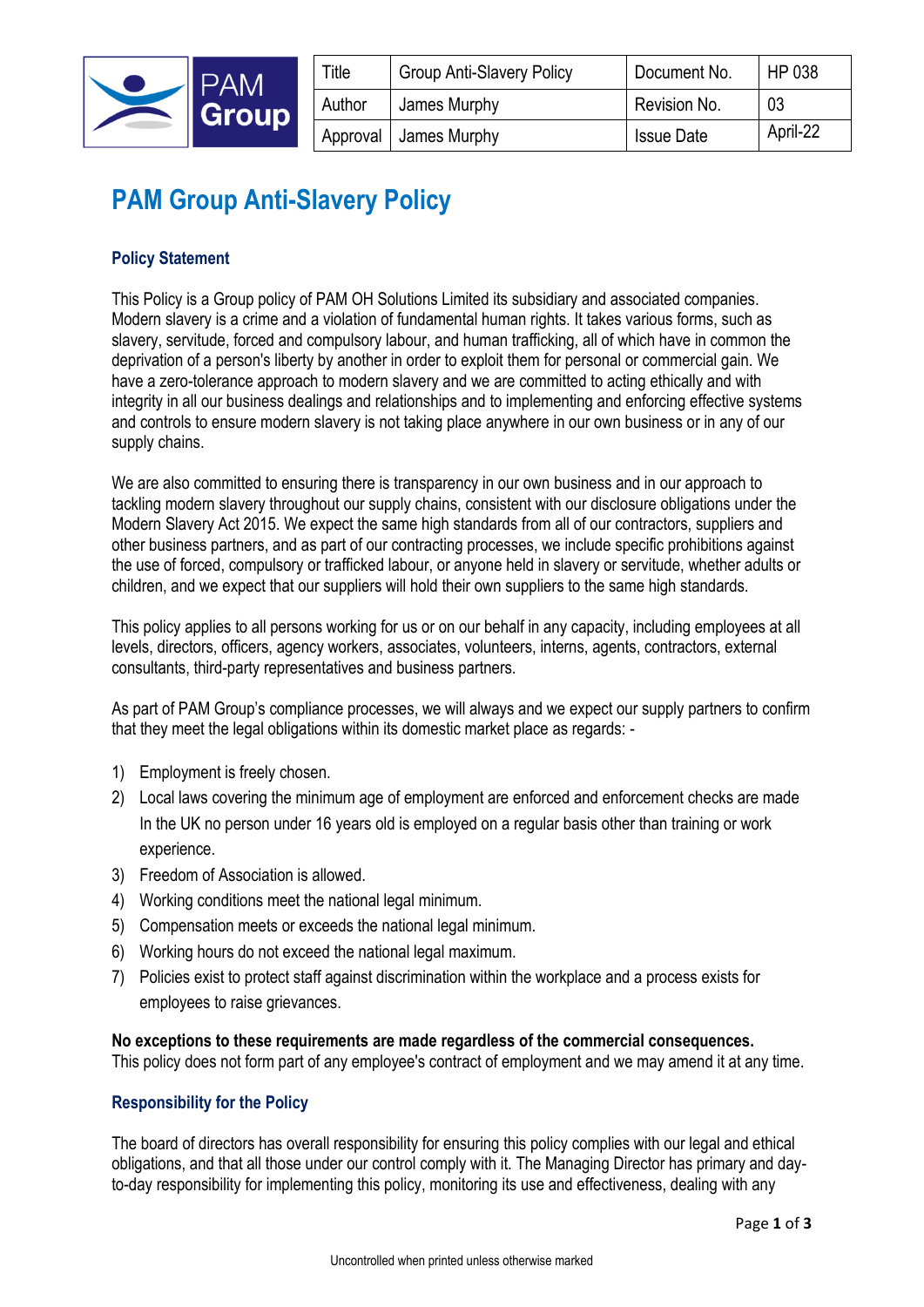

| Title  | <b>Group Anti-Slavery Policy</b> | Document No.      | HP 038   |
|--------|----------------------------------|-------------------|----------|
| Author | James Murphy                     | Revision No.      | 03       |
|        | Approval   James Murphy          | <b>Issue Date</b> | April-22 |

## **PAM Group Anti-Slavery Policy**

queries about it, and auditing internal control systems and procedures to ensure they are effective in countering modern slavery.

Management at all levels are responsible for ensuring those reporting to them understand and comply with this policy and are given adequate and regular training on it and the issue of modern slavery in supply chains. You are invited to comment on this policy and suggest ways in which it might be improved. Comments, suggestions and queries are encouraged and should be addressed to the compliance manager.

### **Compliance with the Policy**

You must ensure that you read, understand and comply with this policy. The prevention, detection and reporting of modern slavery in any part of our business or supply chains is the responsibility of all those working for us or under our control. You are required to avoid any activity that might lead to, or suggest, a breach of this policy.

You must notify your manager as soon as possible if you believe or suspect that a conflict with this policy has occurred, or may occur in the future.

You are encouraged to raise concerns about any issue or suspicion of modern slavery in any parts of our business or supply chains of any supplier tier at the earliest possible stage.

If you believe or suspect a breach of this policy has occurred or that it may occur you must notify your manager as soon as possible. You should note that where appropriate, and with the welfare and safety of workers as a priority, we will give support and guidance to our suppliers to help them address coercive, abusive and exploitative work practices in their own business and supply chains.

If you are unsure about whether a particular act, the treatment of workers more generally, or their working conditions within any tier of our supply chains constitutes any of the various forms of modern slavery, raise it with your manager. We aim to encourage openness and will support anyone who raises genuine concerns in good faith under this policy, even if they turn out to be mistaken. We are committed to ensuring no one suffers any detrimental treatment as a result of reporting in good faith their suspicion that modern slavery of whatever form is or may be taking place in any part of our own business or in any of our supply chains. Detrimental treatment includes dismissal, disciplinary action, threats or other unfavorable treatment connected with raising a concern. If you believe that you have suffered any such treatment, you should inform the compliance manager immediately. If the matter is not remedied, and you are an employee, you should raise it formally using our Grievance Procedure.

### **Communication and Awareness of this Policy**

Training on this policy, and on the risk our business faces from modern slavery forms part of the induction process for all colleagues who work for us, and regular training will be provided as necessary. Our zerotolerance approach to modern slavery must be communicated to all suppliers, contractors and business partners at the outset of our business relationship with them and reinforced as appropriate thereafter.